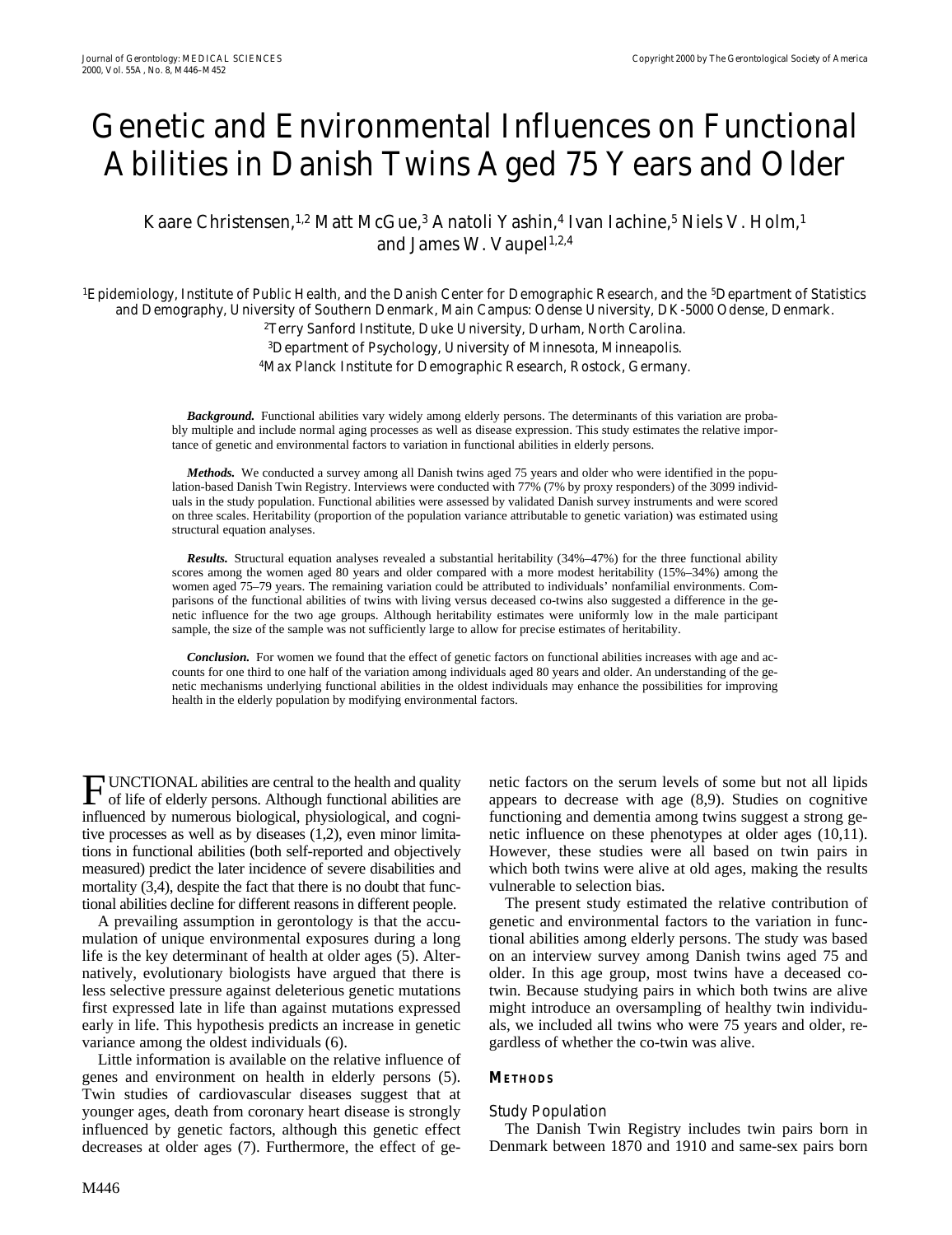between 1911 and 1930 (12). Our study comprised all registered Danish twins who were 75 years or older on January 1, 1995, regardless of whether the co-twin was alive, for a total of 3099 individuals. Face-to-face interviews were completed during a 3-month period (February–April 1995) by 100 interviewers, and a total of 2401 interviews were conducted, corresponding to a participation rate of 77% (7% completed by proxy). Both twins participated in a total of 480 pairs. The response rate was significantly higher for men (81%) than for women (74%;  $p < .01$ ). The responders and nonresponders were similar in terms of age distribution and monozygotic-dizygotic ratio. The mean age for responders and nonresponders of both sexes was within 0.6 year of 81 years. The previous 18 years of hospital admission patterns were nearly identical for female responders and nonresponders, although the male nonresponders tended to have slightly fewer hospitalizations than did the responders (for more details, see [13]). Figure 1 gives descriptive characteristics of the sample.

### *Assessment of Functional Abilities*

The assessment of functional abilities was based on selfreport, which has generally been found to be reliable and valid (14,15). An instrument that focuses on mobility and upper- and lower-limb functioning was used. This instrument has previously been validated in Denmark, and it has been shown to discriminate levels of functional abilities among community-dwelling elderly persons through the use of questions about tiredness and need for personal assistance with regard to functional abilities (4,16). The instrument was extended to include assessment of need for equipment or aids in relation to functional abilities, based on results showing that equipment and aids can improve functional abilities in elderly persons (17). All the items from



Figure 1. Response pattern in the 1995 wave of the Longitudinal Study of Aging Danish Twins. Intact refers to twin pairs in which both twins were alive and were identified in the Danish Twin Registry. Broken refers to twin pairs in which only one twin was alive and identified in the registry.  $MZ = monozygotic$ ;  $DZ-SS = dizygotic$ same-sex;  $DZ$ -OS = dizygotic opposite-sex;  $UZ$  = unknown zygosity. Functional ability scores were obtained for both co-twins (listed under "Two interviewed") in 182 MZ and 269 DZ-SS pairs (Table 3).

the Katz Index of Activities of Daily Living were included (18), as well as questions about the ability to see and hear, and about more demanding activities such as running. The functional abilities section comprised 26 questions, which are summarized in Table 1. All the items referred to what the participant was able to do on the day of the interview.

To identify meaningful quantitative subscales, we factor analyzed the 26 items in the total twin sample. All items were rated on a 1 to 4 scale:  $4 = \text{can do without fatigue}$ ;  $3 =$ can do with fatigue or minor difficulties;  $2 = \text{can do with}$ aid or major difficulties;  $1 =$  cannot do. In the factor analyses, three factors had an eigenvalue of more than 1, but few of the items loaded on the third factor. Therefore, a two-factor solution was adopted (Table 1). The first factor loaded highest on items dealing with ability to walk, run, climb stairs, and carry weights and was interpreted to reflect a dimension of strength. The second factor loaded highest on items dealing with ability to dress and wash oneself and get in and out of bed, and was interpreted to reflect a dimension of agility. Scores for the two dimensions were calculated by taking the average response of items loading highest on the factor or having judged to be relevant for that dimension. The internal consistency reliability estimate for the Strength scale was .93 in both the male and female participant samples for both the in-person and the proxy interviews. The re-

Table 1. Functional Abilities and Factor Pattern Matrix

|                                                 |          | Loading  |
|-------------------------------------------------|----------|----------|
| <b>Functional Ability</b>                       | Factor 1 | Factor 2 |
| Get up from a chair and a bed                   | .45      | .68      |
| Walk around in the house                        | .57      | .63      |
| Able to go to the toilet                        | .46      | .61      |
| Walk up and down stairs one floor               | .72      | .45      |
| Walk up stairs to the second floor              | .76      | .36      |
| Able to get outdoors                            | .73      | .42      |
| Able to walk 400 meters without resting         | 75       | 41       |
| Do light exercise                               | .67      | .23      |
| Do hard exercise                                | .50      | $-.01$   |
| Walk in nice weather for 1/2 to 1 hour          | .82      | .29      |
| Walk in bad weather for 1/2 to 1 hour           | .80      | .18      |
| Run 100 meters                                  | .61      | $-.00$   |
| Carry 5 kilos                                   | .70      | .26      |
| Wash upper part of body                         | .43      | .62      |
| Wash lower part of body                         | .46      | .68      |
| Wash hair                                       | .50      | .52      |
| Dress upper part of body                        | .19      | .84      |
| Dress lower part of body                        | .22      | .84      |
| Take socks and shoes on and off                 | .35      | .75      |
| Comb hair                                       | .06      | .72      |
| Cut toenails                                    | .49      | .23      |
| Cut fingernails                                 | .21      | .59      |
| Chew hard food                                  | .26      | .20      |
| Eat without help                                | $-.01$   | .67      |
| Read ordinary newspaper text                    | .12      | .27      |
| Hear conversation between three or more persons | .21      | .06      |

*Notes*: Loadings are based on the two-factor solution in the total sample of interviewed twins  $(n = 2401, \text{ of whom } 2384$  [99%] completed the functional ability section). Two scales were formed: a Strength scale and an Agility scale based on the nature of the functional abilities and the factor loadings. The 11 abilities italicized in the factor 1 loadings form the Strength scale, and the 11 abilities italicized in the factor 2 loadings form the Agility scale.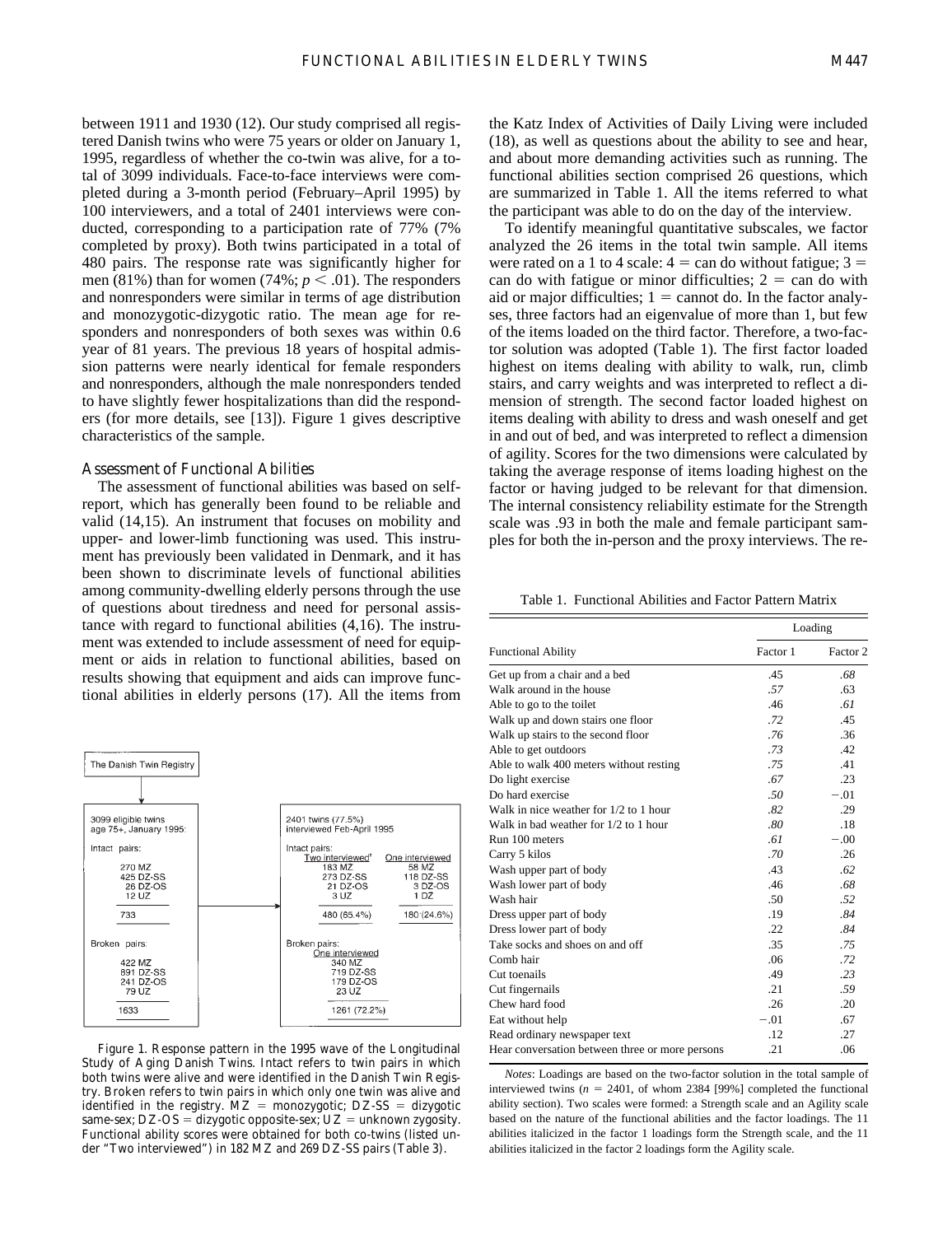liability estimates for the Agility scale were also the same for men and women and equaled .91 for the in-person interview and .93 for the proxy interview. These values indicate very reliable scales. The correlation was .77 between the Strength and Agility scales. Finally, a total score was computed by summing the items on the Strength and Agility subscales. Age-sex effects can bias analyses of twin resemblance (19). Therefore, scores were adjusted for the effects of age and sex by subtracting an age-sex-specific mean (Table 2). Because of the small number of dizygotic oppositesex pairs, all twin resemblance analyses were restricted to same-sex twins.

### *Analyses of Twin Similarity*

In humans, two types of twinning occur: monozygotic twins share all their genetic material, and dizygotic twins, like ordinary siblings, share, on average, 50% of their genes. In the classic twin study, monozygotic and dizygotic intraclass correlations for a trait are compared. A significantly higher correlation in monozygotic twins indicates that genetic factors play an etiological role. To estimate the heritability of the functional ability scales (i.e., the proportion of the population variance attributable to genetic variation), we analyzed the twin data by using standard biometric models (20). It was assumed that the total variance (V) in a scale could be decomposed as  $V = A + D + C + E$ , where A refers to the variance contribution of additive genetic effects, D refers to the variance contribution of genetic effects due to dominance (intralocus interaction), C refers to the variance contribution of shared environmental effects (i.e., environmental factors that are shared by reared-together twins and are thus a source of their similarity), and E refers to the variance contribution of nonshared environmental effects (i.e., environmental factors that are not shared by reared-together twins and are thus a source of their dissimilarity). Assuming that shared environmental effects contribute equally to the resemblance of monozygotic (MZ) and dizygotic (DZ) twins, the expected twin covariances are given by

$$
cov(MZ) = A + D + C
$$

$$
cov(DZ) = (1/2)A + (1/4)D + C
$$

Variance components were estimated from the observed twin variances and covariances by the method of maximum likelihood using the Mx software (21). The observed twin variances and covariances were stratified on sex and age groups. To correct for unequal variances between twin 1 and twin 2 in some of the smaller subgroups, we doubleentered the data and adjusted the degrees of freedom accordingly.

### **RESULTS**

Functional ability scores decreased with age; this result was most pronounced on the Strength scale (Table 2). Figure 2 shows the unadjusted mean scores for female twin pairs and illustrates the higher variability in functional abilities in the group aged 80 years and older. Among the 75- to 79-year-old participants, variability occurs less as the result of a "ceiling" effect. To assess how much of the variability in the functional ability scores that could be attributed to interviewer effect, we completed a one-way analysis of variance (ANOVA), with interviewer as independent variable. We found that only a negligible proportion of the variation could be attributed to interviewer effect, although the interviewer effect also included potential regional differences because each interviewer covered only one or two counties.

For female participants, all the monozygotic intraclass correlations were statistically significantly larger than 0 and consistently exceeded the corresponding dizygotic correlations for all three scales in both age groups (Table 3). The female twin correlations were higher compared with the male twin correlations, and the correlations among the female twin pairs aged 80 years and older exceeded those of the 75- to 79-year-old twin pairs. When the analyses were restricted to the 126 monozygotic twin pairs in which the two twins had not lived together for more than 50 years and who currently were in contact only monthly or more rarely, no decrease in monozygotic correlation was observed for either men or women.

Biometrical analyses revealed that for all three scales (Agility, Strength and Total scales), a model including additive genetic factors and nonshared environment was the best fitting model (lowest Akaike Information Criteria) (22) when parameter estimates were allowed to vary by sex and

| Functional<br>Ability<br>Score |                      | 75-79 Years            |                      | 80-84 Years            |                      | 85-89 Years            | $90+$ Years         |                        |
|--------------------------------|----------------------|------------------------|----------------------|------------------------|----------------------|------------------------|---------------------|------------------------|
|                                | Males<br>$(n = 357)$ | Females<br>$(n = 614)$ | Males<br>$(n = 290)$ | Females<br>$(n = 489)$ | Males<br>$(n = 168)$ | Females<br>$(n = 322)$ | Males<br>$(n = 38)$ | Females<br>$(n = 106)$ |
| Strength                       |                      |                        |                      |                        |                      |                        |                     |                        |
| Mean                           | 3.2                  | 3.1                    | 2.9                  | 2.6                    | 2.5                  | 2.2                    | 2.1                 | 2.0                    |
| <b>SD</b>                      | 0.82                 | 0.80                   | 0.96                 | 0.90                   | 0.92                 | 0.88                   | 0.90                | 0.87                   |
| Agility                        |                      |                        |                      |                        |                      |                        |                     |                        |
| Mean                           | 3.7                  | 3.7                    | 3.4                  | 3.4                    | 3.2                  | 3.1                    | 2.8                 | 2.6                    |
| SD                             | 0.69                 | 0.60                   | 0.87                 | 0.83                   | 0.84                 | 0.93                   | 1.0                 | 1.1                    |
| Total                          |                      |                        |                      |                        |                      |                        |                     |                        |
| Mean                           | 3.5                  | 3.4                    | 3.2                  | 3.1                    | 2.9                  | 2.7                    | 2.5                 | 2.4                    |
| SD                             | 0.67                 | 0.60                   | 0.81                 | 0.75                   | 0.77                 | 0.81                   | 0.85                | 0.87                   |

Table 2. Functional Ability Scores Among All Twins Participating in the Longitudinal Study of Aging Danish Twins

.

*Notes*: The study participants included twins with unknown zygosity and twins from opposite-sex pairs. The scores are the mean of the items comprising that scale. Maximum score = 4.0, corresponding to being able to do all activities in the scale without any limitations; minimum score = 1.0, corresponding to not being able to perform any of the activities in the scale.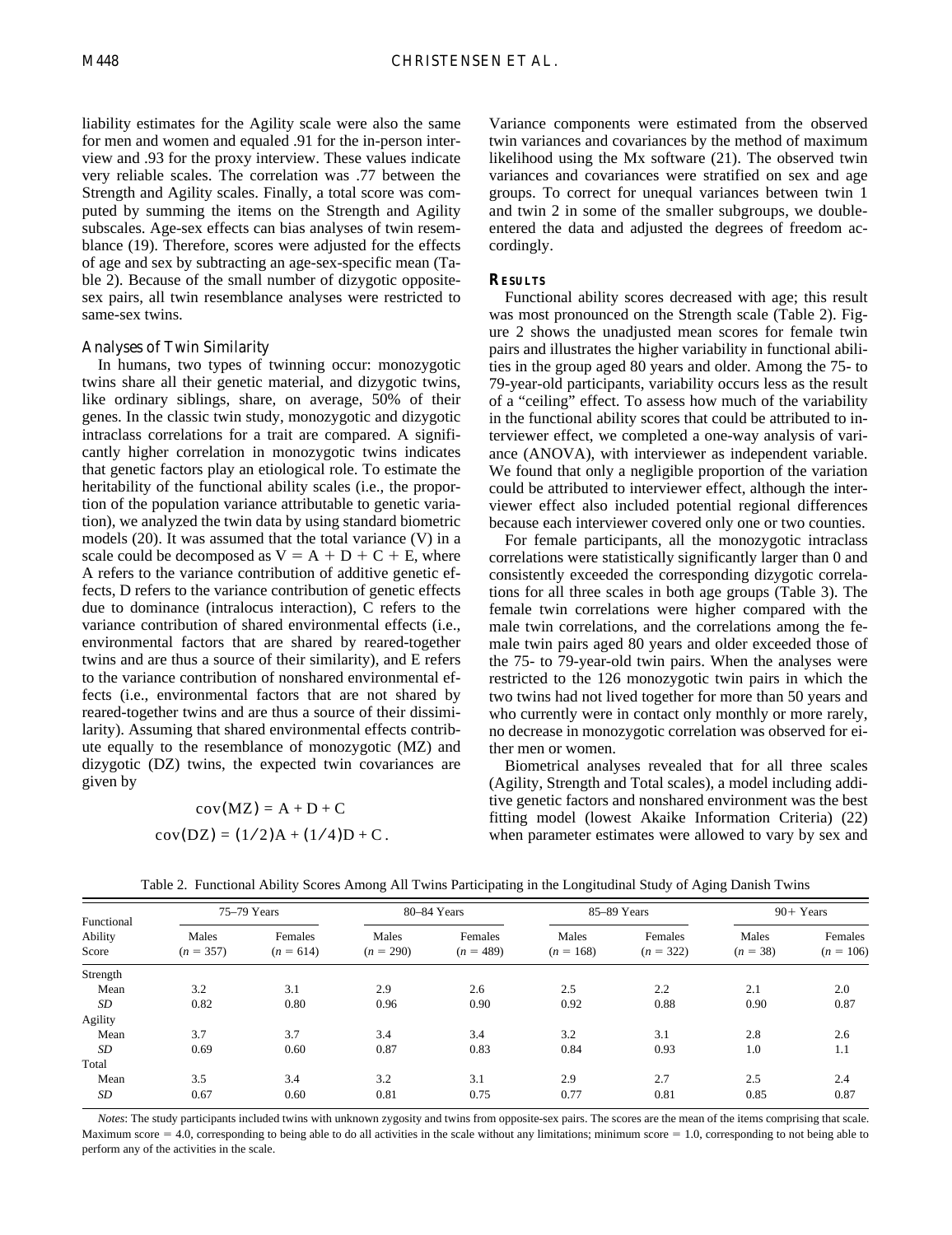# Age 75-79



# **Monozvaotic**



Figure 2. Physical ability scores among elderly Danish female twin pairs. The black boxes indicate strength, and the pluses indicate agility. Maximum score  $= 4.0$ , corresponding to being able to perform all activities on the scale without any limitations; minimum score  $= 1.0$ , corresponding to being unable to perform any of the activities on the scale.

age group (Table 4). Thus, both the dominance (D) and the shared environment (C) factors were not needed to account for the observed data. Hierarchical models were analyzed to test whether the relative magnitude of genetic and environmental influences differs across age. The fit of the full model estimating separate parameters in the two age groups was compared with the fit of a constrained model specifying equality of the genetic and environmental parameters across age groups. Similar analyses were made for sex differences. For the Total scale, both the age and the sex differences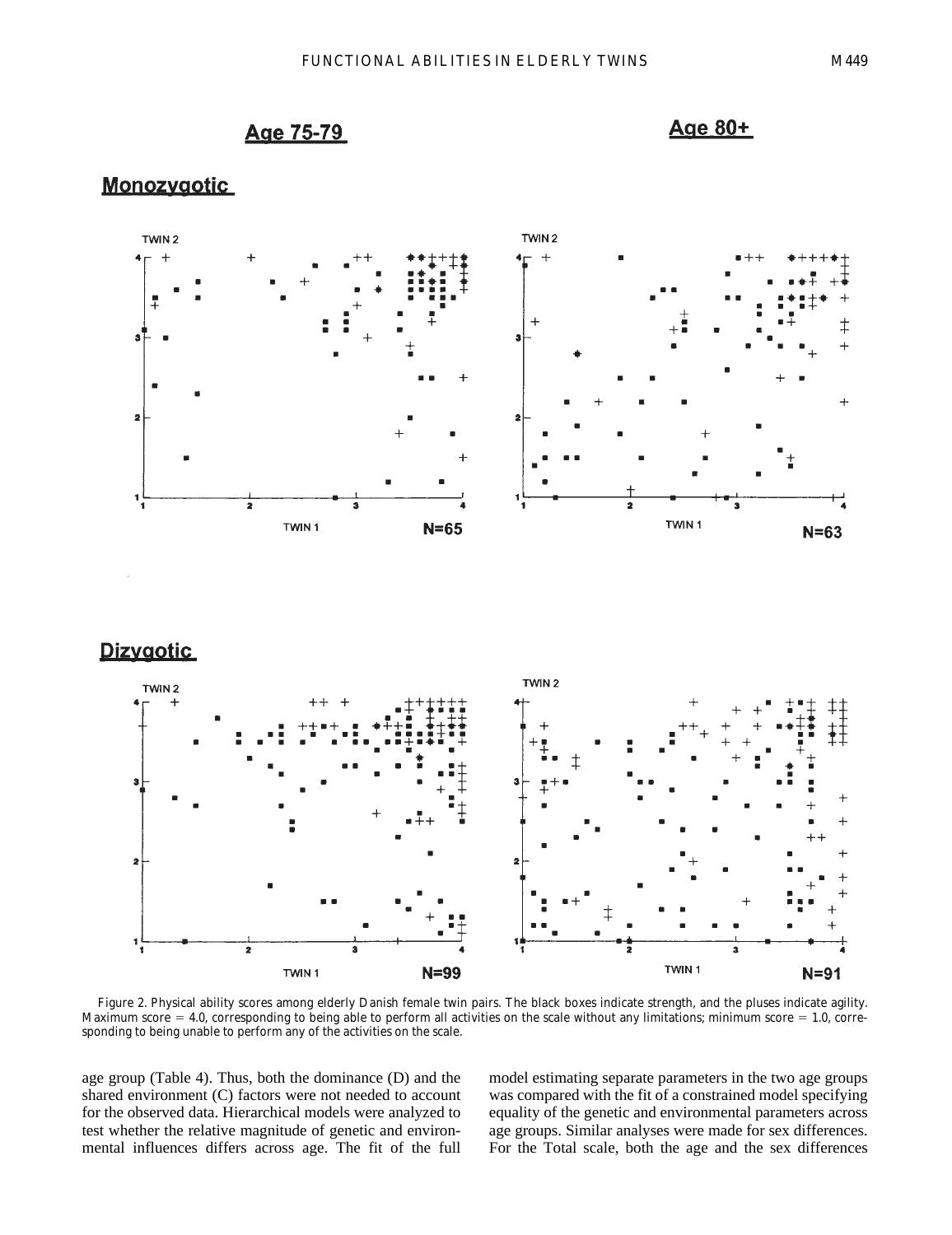|            |            | Males      |                  |             | Females     | Total            |             |             |                  |
|------------|------------|------------|------------------|-------------|-------------|------------------|-------------|-------------|------------------|
|            | MZ         | DZ         | $\boldsymbol{p}$ | MZ          | DZ          | $\boldsymbol{p}$ | MZ          | DZ          | $\boldsymbol{p}$ |
| Ages 75-79 |            |            |                  |             |             |                  |             |             |                  |
| Scale      | $(n = 27)$ | $(n = 48)$ |                  | $(n = 65)$  | $(n = 99)$  |                  | $(n = 92)$  | $(n = 147)$ |                  |
| Strength   | .09        | $-.11$     | .21              | $.27*$      | .02         | .06              | $.22*$      | .02         | .06              |
| Agility    | .17        | $-.01$     | .23              | $.20*$      | .04         | .16              | $.19*$      | $-.03$      | .05              |
| Total      | .13        | $-.01$     | .28              | $.26*$      | .04         | .08              | $.22*$      | .02         | .06              |
| Ages $80+$ |            |            |                  |             |             |                  |             |             |                  |
| Scale      | $(n = 27)$ | $(n = 31)$ |                  | $(n = 63)$  | $(n = 91)$  |                  | $(n = 90)$  | $(n = 122)$ |                  |
| Strength   | $-.07$     | $-.03$     | .56              | $.50*$      | $.18*$      | .01              | $.34*$      | .11         | .04              |
| Agility    | .07        | .06        | .49              | $.43*$      | $.19*$      | .05              | $.35*$      | $.16*$      | .07              |
| Total      | $-.06$     | $-.01$     | .57              | .49*        | $.19*$      | .02              | $.35*$      | .14         | .05              |
| All        |            |            |                  |             |             |                  |             |             |                  |
| Scale      | $(n = 54)$ | $(n = 79)$ |                  | $(n = 128)$ | $(n = 190)$ |                  | $(n = 182)$ | $(n = 269)$ |                  |
| Strength   | .01        | $-.07$     | .33              | $.39*$      | $.10*$      | < 0.01           | $.28*$      | .04         | .01              |
| Agility    | .13        | .05        | .33              | $.35*$      | $.13*$      | .02              | $.29*$      | $.11*$      | .03              |
| Total      | .04        | .00        | .41              | $.40*$      | $.13*$      | .01              | $.30*$      | .08         | .01              |

Table 3. Twin Intraclass Correlations for Age- and Sex-Adjusted Functional Ability Scores (Intact Same-Sex Pairs)

*Notes*:  $MZ =$  monozygotic,  $DZ =$  dizygotic (same-sex),  $n =$  number of pairs. *p* gives the one-tailed *p*-value for testing the difference in the MZ and DZ twin correlations. The scores were log-transformed to reduce the skewness in the distribution.

\*Correlation significantly different from 0 at  $p < .05$ , one-tailed.

were significantly different. For the Strength scale, no significant differences over age were observed, while for the Agility scale, the sex differences were nonsignificant (Table 5).

As seen in Table 2, there are age differences in the phenotypic variances (and also small sex differences). Therefore, models that fixed the genetic but not the environmental variance over sex and/or age groups were analyzed, but these models did not improve the fit. Neither did models with fixed environmental variance and varying genetic variance over sex and/or age groups.

The analyses revealed a substantial heritability (34%– 47%) for the three functional ability scores among the women aged  $80+$  compared with a more modest heritability (15%–34%) among the 75- to 79-year-old women. The heritability estimates were uniformly low in the small male sample.

Because functional ability level is associated with mortality and because we found that the heritability for functional abilities increases with age, we would expect the poorest functioning for twins who lost their co-twin at older ages, but not necessarily at younger ages. Therefore, we compared the functional abilities of twins with living versus deceased co-twins (Table 6). Co-twin status (coded as either living, deceased prior to age 80, or deceased at age 80 or older) was significantly associated with both the Strength  $(F =$ 3.1,  $df = 2$ ,  $p = .04$ ) and Agility ( $F = 4.4$ ,  $df = 2$ ,  $p = .01$ ) scores. This analysis revealed that the overall significant effect was in both cases due to the relatively poor functioning of twins whose co-twins died at or after age 80, because no significant difference in functioning was observed for those twins whose co-twins had died prior to the age of 80. Moreover, the same pattern of results emerged when the analysis was restricted to those who were 80 years and older, so that these results are not an artifact of the manner by which the data were adjusted for age.

### **DISCUSSION**

The estimate that one third to one half of the variation in functional abilities in women aged 80 years and older is caused by genetic factors could be an underestimation for several reasons. First, the interview focuses on functional abilities on the day of the interview and not "usual" abilities, because usual abilities are difficult to define in elderly persons who are experiencing a decline in function. This means that temporary deviations caused by current or recent acute diseases or accidents, for example, will introduce additional variability that will tend to decrease twin similarity.

Table 4. Biometrical Models for Functional Ability Scores Allowing for Sex and Age Differences

| Model      |          |         |       |    |          | Model Fit Index |       |          |         |         |  |
|------------|----------|---------|-------|----|----------|-----------------|-------|----------|---------|---------|--|
|            |          |         |       |    |          |                 |       | AIC      |         |         |  |
|            | Strength | Agility | Total | df | Strength | Agility         | Total | Strength | Agility | Total   |  |
| AE         | 4.0      | 8.4     | 5.2   | 8  | .86      | .40             | .73   | $-12.0$  | $-7.6$  | $-10.8$ |  |
| <b>ACE</b> | 4.0      | 8.3     | 5.2   | 4  | .41      | .08             | .27   | $-4.0$   | 0.3     | $-2.8$  |  |
| ADE        | 2.9      | 7.8     | 4.4   | 4  | .58      | .10             | .35   | $-5.1$   | $-0.2$  | $-3.6$  |  |
| <b>CE</b>  | 10.2     | 12.7    | 10.9  |    | .25      | .12             | .21   | $-5.8$   | $-3.3$  | $-5.1$  |  |
| Е          | 28.3     | 28.3    | 30.4  | 12 | .01      | .01             | .00   | 4.3      | 4.3     | 6.4     |  |

*Notes*: The best-fitting model according to AIC (Akaike's Information Criterion =  $\chi^2$  - 2\*df) is given in boldface. A = additive genetic effects; D = genetic effects due to dominance;  $C =$  shared environment; and  $E =$  nonshared environment.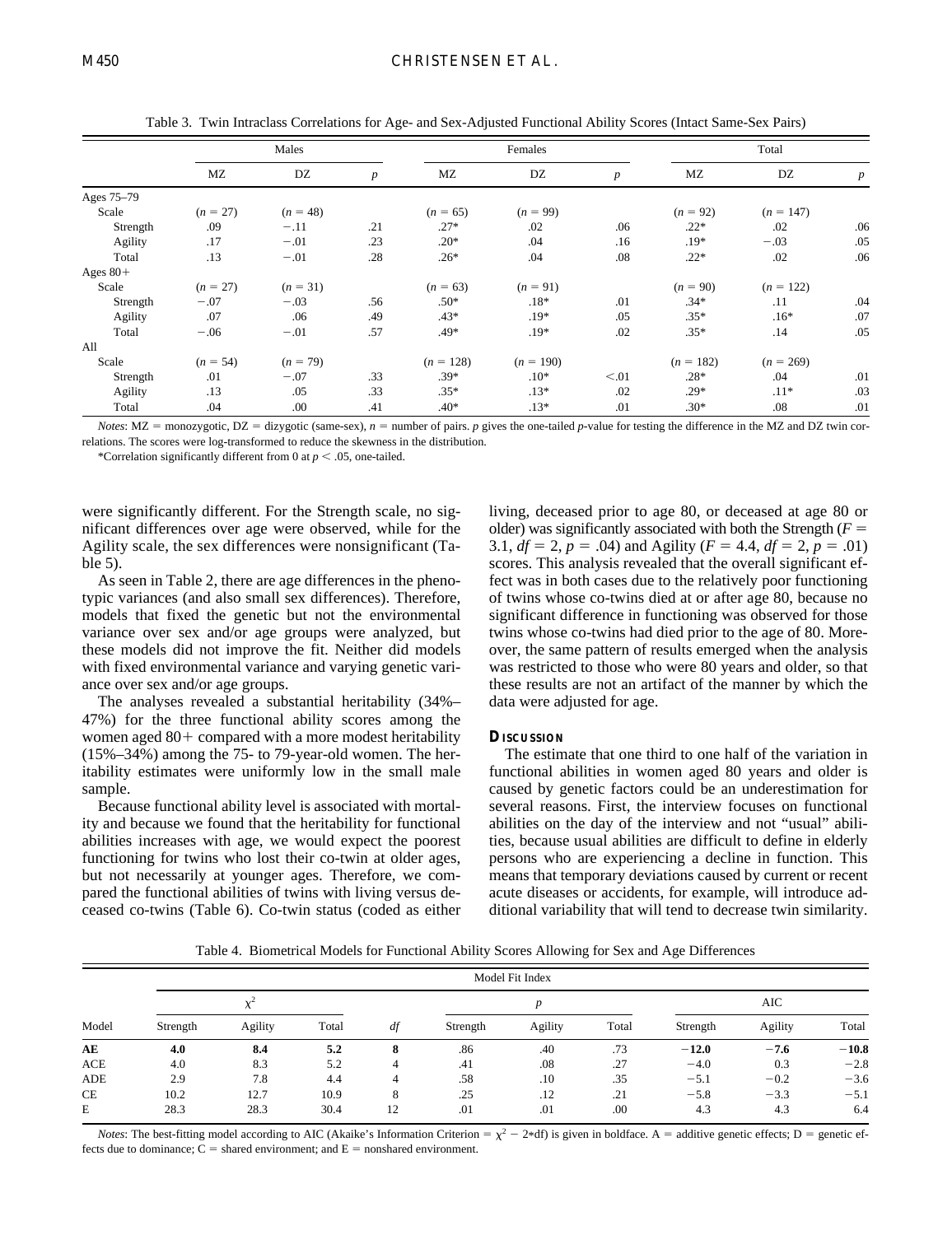|                                             |                |                | Heritability (95% CI) |                     |
|---------------------------------------------|----------------|----------------|-----------------------|---------------------|
|                                             |                | Males          |                       | Females             |
|                                             | 75–79 Years    | $80+$ Years    | 75-79 Years           | $80+$ Years         |
| Strength                                    | $.00(.00-.31)$ | $.00(.00-.31)$ | $.21(.01-.40)$        | $.47(.28-.62)$      |
| Best submodel <sup>†</sup> (fixed over age) | $.00(.00-.21)$ | $.00(.00-.21)$ | $.34(.20-.47)$        | $.34(.20-.47)$      |
| Agility                                     | $.11(.00-.41)$ | $.12(.00-.51)$ | $.17(.00-.37)$        | $.44$ $(.23 - .63)$ |
| Best submodel <sup>†</sup> (fixed over age) | $.15(.00-.32)$ | $.37(.18-.53)$ | $.15(.00-.32)$        | $.37(.18-.53)$      |
| Total                                       | $.08(.00-.40)$ | $.00(.00-.34)$ | $.21(.01-.41)$        | $.47(.28-.62)$      |
| Best submodel <sup>†</sup> (no constraints) | $.08(.00-.40)$ | $.00(.00-.34)$ | $.21(.01-.41)$        | $.47(.28-.62)$      |

Table 5. Heritability for Functional Ability Scores Under an AE Model Allowing for Sex and Age Differences

*Notes*: CI = confidence interval. The first line in each scale represents a model that allows for sex and age differences.

†Best fitting submodel. The following submodels were considered with parameter estimates: fixed over age; fixed over sex; and fixed over sex and age.

Second, any measurement error or interviewer effect will also lead to decreased twin similarity (although the analyses did not suggest that these had any major impact). Finally, some health information was obtained by interview in about half of the 23% of the overall sample who did not want to participate, and information on the number of hospitalizations in the previous 18 years was available for all nonresponders (13). As in other studies of nonresponding twin pairs, there seems to be an excess of dizygotic pairs in which the members of the pair were especially discordant in their health profile. Apparently, very dissimilar twins (who most often are dizygotic) have less interest in participating in twin studies, perhaps to avoid comparisons (23). This selection bias tends to increase dizygotic correlations and hence to provide conservative heritability estimates.

The survey did not include objectively measured functional abilities, but self-reported degrees of disability have generally been found to be reliable and valid (14,15). We used an extension of a validated Danish instrument for assessing functional abilities among elderly persons. We have also analyzed the data without the extension and obtained similar results using an approach based on newly developed liability models for discrete traits (disabled/nondisabled) with age-dependent thresholds (24).

Twin studies are based on the assumption that the degree of intrapair environmental similarity is equal in monozygotic and dizygotic pairs. If, in fact, the environmental similarity is greater among monozygotic twins, an overestimation of the genetic influence occurs. However, it seems unlikely that shared environment should be of importance for these twins, the greater part of whom separated more than a half century ago. This conclusion was supported by the finding that the monozygotic correlations did not decrease when the analyses were restricted to twin pairs who had separated more than 50 years ago and who had limited recent contact.

The less pronounced genetic effects found among the 75 to 79-year-old women could reflect true age differences in heritability, although from an evolutionary point of view, there should be no reason to expect large differences between the two age groups because they are both well beyond reproductive age. A cohort effect cannot be ruled out, although it seems unlikely that such large changes occurred over one or two decades. Another possible explanation, which is illustrated in Figure 2, is that only among the oldest-old individuals does the variability in functional abilities become sufficient to detect significant genetic effects. At younger ages, when most elderly persons have good physi-

|                                        | Both Twins in a Pair Participated |           |           |           | Participating Twins with Co-Twin who Died<br>Before Age 80 |           |         |                         | Participating Twins with Co-Twin Who Died<br>at Age 80 or Older <sup>†</sup> |           |            |           |
|----------------------------------------|-----------------------------------|-----------|-----------|-----------|------------------------------------------------------------|-----------|---------|-------------------------|------------------------------------------------------------------------------|-----------|------------|-----------|
|                                        | Males                             |           | Females   |           | Males                                                      |           | Females |                         | Males                                                                        |           | Females    |           |
|                                        | MZ                                | DZ        | <b>MZ</b> | DZ        | <b>MZ</b>                                                  | DZ        | MZ      | DZ                      | MZ                                                                           | DZ        | <b>MZ</b>  | DZ        |
| No. of individuals                     | 110                               | 158       | 256       | 388       | 121                                                        | 239       | 136     | 336                     | 23                                                                           | 37        | 47         | 66        |
| Mean age $(SD)$                        | 79.9 (4.2)                        | 79.2(3.9) | 80.1(4.0) | 80.0(3.9) | 81.0(4.1)                                                  | 80.5(4.2) |         | $81.2(4.9)$ $81.6(4.9)$ | 85.6(3.3)                                                                    | 86.0(3.8) | 88.2 (3.8) | 86.7(3.5) |
| Functional ability scores <sup>‡</sup> |                                   |           |           |           |                                                            |           |         |                         |                                                                              |           |            |           |
| Strength                               |                                   |           |           |           |                                                            |           |         |                         |                                                                              |           |            |           |
| Mean                                   | .15                               | $-.06$    | .16       | .02       | $-.08$                                                     | .07       | $-.03$  | $-.04$                  | $-.17$                                                                       | .11       | $-.21$     | $-.25$    |
| SD                                     | (.82)                             | (.92)     | (.86)     | (.85)     | (.93)                                                      | (.89)     | (80)    | (.87)                   | (.93)                                                                        | (.87)     | (.84)      | (.83)     |
| <b>SE</b>                              | (.08)                             | (.07)     | (.05)     | (.04)     | (.09)                                                      | (.06)     | (.07)   | (.05)                   | (.19)                                                                        | (.14)     | (.13)      | (.10)     |
| Agility                                |                                   |           |           |           |                                                            |           |         |                         |                                                                              |           |            |           |
| Mean                                   | .14                               | $-.06$    | .12       | .02       | $-.05$                                                     | .06       | .01     | .01                     | $-.22$                                                                       | .03       | $-.29$     | $-.23$    |
| SD                                     | (.63)                             | (.82)     | (.68)     | (.74)     | (.87)                                                      | (.77)     | (.75)   | (.77)                   | (.97)                                                                        | (.91)     | (1.0)      | (1.0)     |
| SE                                     | (.06)                             | (.07)     | (.04)     | (.04)     | (.08)                                                      | (.05)     | (.06)   | (.04)                   | (.20)                                                                        | (.15)     | (.15)      | (.13)     |

Table 6. Functional Ability Scores Stratified for Co-Twin's Status

 $$ 

†Fifty-four twins who had co-twins with nonconfirmed status were excluded.

‡See Table 1 for score definitions. The scores are age- and sex-adjusted (see Table 2).